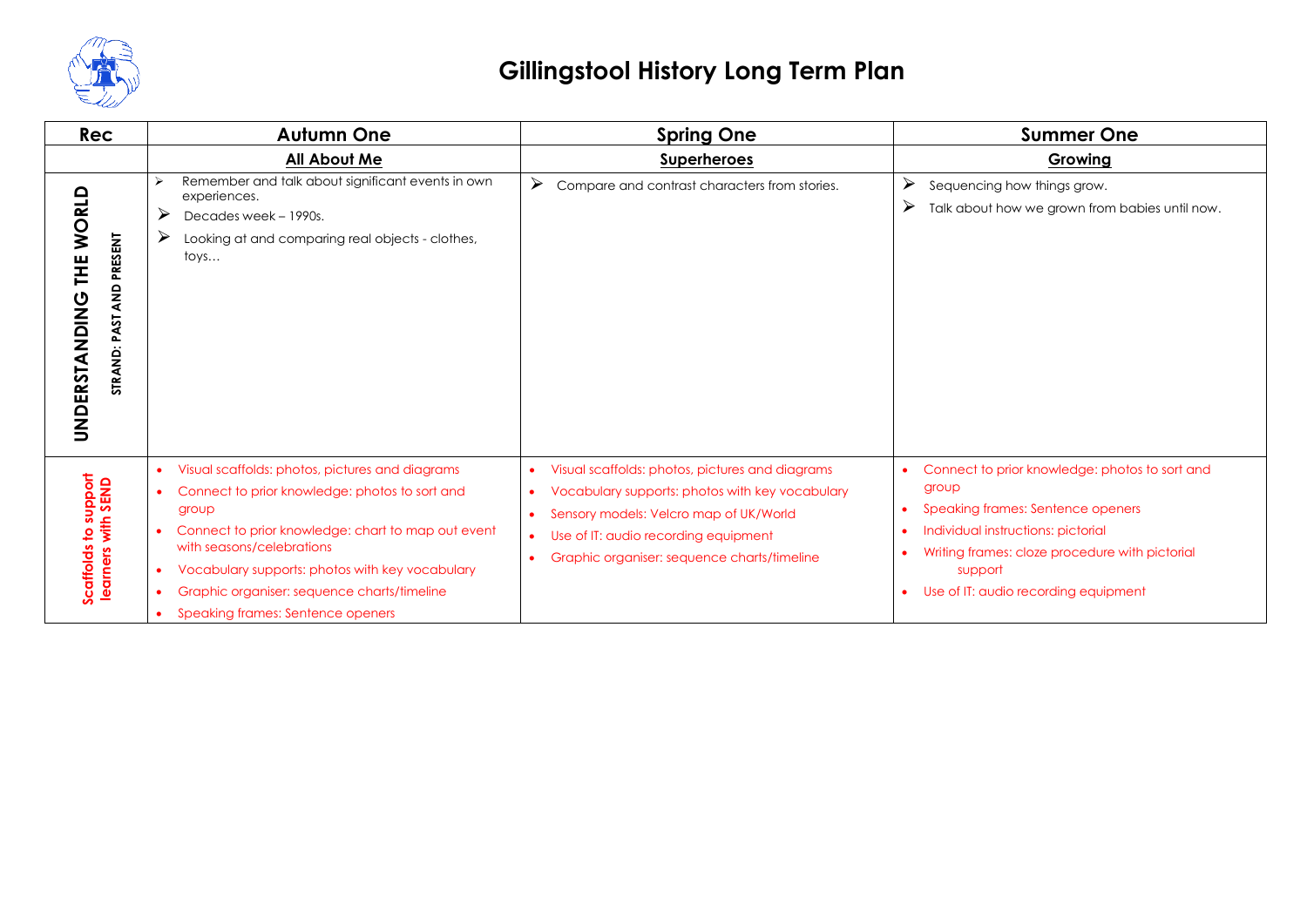

|                                                                  | <b>Autumn Two</b>                                                                                                                                                                                                                                                                                                                                                                                                                                                                                                                                                                                                                                                                                                                                                                                                                                                                                                                                                                                                                                                                                                            | <b>Spring Two</b>                                                                                                                                                                                                                                                                                                                                                                                                                                                                                                                                                                                                                                                                                                                                                                                                                                                                                                                                                                                                                                                                                                            | <b>Summer Two</b>                                                                                                                                                                                                                                                                                                                                                                                                                                                                                                                                                                                                                                                                                                                                                                                                                                                                                                                                                                                                                                                                                                            |
|------------------------------------------------------------------|------------------------------------------------------------------------------------------------------------------------------------------------------------------------------------------------------------------------------------------------------------------------------------------------------------------------------------------------------------------------------------------------------------------------------------------------------------------------------------------------------------------------------------------------------------------------------------------------------------------------------------------------------------------------------------------------------------------------------------------------------------------------------------------------------------------------------------------------------------------------------------------------------------------------------------------------------------------------------------------------------------------------------------------------------------------------------------------------------------------------------|------------------------------------------------------------------------------------------------------------------------------------------------------------------------------------------------------------------------------------------------------------------------------------------------------------------------------------------------------------------------------------------------------------------------------------------------------------------------------------------------------------------------------------------------------------------------------------------------------------------------------------------------------------------------------------------------------------------------------------------------------------------------------------------------------------------------------------------------------------------------------------------------------------------------------------------------------------------------------------------------------------------------------------------------------------------------------------------------------------------------------|------------------------------------------------------------------------------------------------------------------------------------------------------------------------------------------------------------------------------------------------------------------------------------------------------------------------------------------------------------------------------------------------------------------------------------------------------------------------------------------------------------------------------------------------------------------------------------------------------------------------------------------------------------------------------------------------------------------------------------------------------------------------------------------------------------------------------------------------------------------------------------------------------------------------------------------------------------------------------------------------------------------------------------------------------------------------------------------------------------------------------|
| <b>Enquiry</b><br><b>Focus</b>                                   | <b>Celebrations</b>                                                                                                                                                                                                                                                                                                                                                                                                                                                                                                                                                                                                                                                                                                                                                                                                                                                                                                                                                                                                                                                                                                          | Journeys                                                                                                                                                                                                                                                                                                                                                                                                                                                                                                                                                                                                                                                                                                                                                                                                                                                                                                                                                                                                                                                                                                                     | The Farm                                                                                                                                                                                                                                                                                                                                                                                                                                                                                                                                                                                                                                                                                                                                                                                                                                                                                                                                                                                                                                                                                                                     |
| Ï<br>PRESENT<br>UNDERSTANDING<br>WORLD<br>AND<br>PAST<br>STRAND: | ➤<br>Talk about familiar celebrations in the past.<br>➤<br>Remember and talk about familiar situations and<br>celebrations in the past.                                                                                                                                                                                                                                                                                                                                                                                                                                                                                                                                                                                                                                                                                                                                                                                                                                                                                                                                                                                      | ➤<br>Compare and contrast characters from stories.                                                                                                                                                                                                                                                                                                                                                                                                                                                                                                                                                                                                                                                                                                                                                                                                                                                                                                                                                                                                                                                                           | ➤<br>Compare and contrast characters from stories,<br>including figures from the past.<br>➤<br>Sequence our journey through reception year.<br>➤<br>Talk about moving to Year 1.                                                                                                                                                                                                                                                                                                                                                                                                                                                                                                                                                                                                                                                                                                                                                                                                                                                                                                                                             |
| arners with SEND<br>₫<br>support<br>Scaffolds to                 | • Pre-teaching: vocabulary heads up with pictorial<br>scaffolds<br>• Connect to prior knowledge: charts to link new<br>knowledge to old<br>• Connect to prior knowledge: mind mapping and<br>revisiting<br>· Individual instructions: step-by-step<br>• Individual instructions:: written instructions<br>· Individual instructions: pictorial instructions<br>• Success criteria: WILF grid<br>• Success criteria: Recipe or Steps to Success<br>• Graphic Organisers: sequence charts<br>• Graphic Organisers: The Funnel<br>• Graphic Organisers: picture dictionaries<br>• Writing frames: sentence openers, sentence structures,<br>close procedures.<br>• Vocabulary supports: word banks with pictorial cues<br>• Vocabulary supports: simplified questions and instructions<br>• Visual scaffolds: photos, pictures and diagrams<br>• Memory aids: personalised dictionary, posters, key<br>spelling prompts<br>• Memory aids: manipulatives (cubes, counters, number<br>lines, calculators)<br>· Models: 3d models, tactile maps, concrete materials<br>• Use of IT: audio description, photos and videos to record | • Pre-teaching: vocabulary heads up with pictorial<br>scaffolds<br>• Connect to prior knowledge: charts to link new<br>knowledge to old<br>• Connect to prior knowledge: mind mapping and<br>revisiting<br>· Individual instructions: step-by-step<br>• Individual instructions:: written instructions<br>· Individual instructions: pictorial instructions<br>· Success criteria: WILF grid<br>• Success criteria: Recipe or Steps to Success<br>• Graphic Organisers: sequence charts<br>• Graphic Organisers: The Funnel<br>• Graphic Organisers: picture dictionaries<br>• Writing frames: sentence openers, sentence structures,<br>close procedures.<br>. Vocabulary supports: word banks with pictorial cues<br>• Vocabulary supports: simplified questions and instructions<br>• Visual scaffolds: photos, pictures and diagrams<br>• Memory aids: personalised dictionary, posters, key<br>spelling prompts<br>· Memory aids: manipulatives (cubes, counters, number<br>lines, calculators)<br>· Models: 3d models, tactile maps, concrete materials<br>• Use of IT: audio description, photos and videos to record | • Pre-teaching: vocabulary heads up with pictorial<br>scaffolds<br>• Connect to prior knowledge: charts to link new<br>knowledge to old<br>• Connect to prior knowledge: mind mapping and<br>revisiting<br>• Individual instructions: step-by-step<br>• Individual instructions:: written instructions<br>· Individual instructions: pictorial instructions<br>• Success criteria: WILF grid<br>• Success criteria: Recipe or Steps to Success<br>• Graphic Organisers: sequence charts<br>• Graphic Organisers: The Funnel<br>• Graphic Organisers: picture dictionaries<br>• Writing frames: sentence openers, sentence structures,<br>close procedures.<br>. Vocabulary supports: word banks with pictorial cues<br>• Vocabulary supports: simplified questions and instructions<br>• Visual scaffolds: photos, pictures and diagrams<br>• Memory aids: personalised dictionary, posters, key<br>spelling prompts<br>• Memory aids: manipulatives (cubes, counters, number<br>lines, calculators)<br>· Models: 3d models, tactile maps, concrete materials<br>• Use of IT: audio description, photos and videos to record |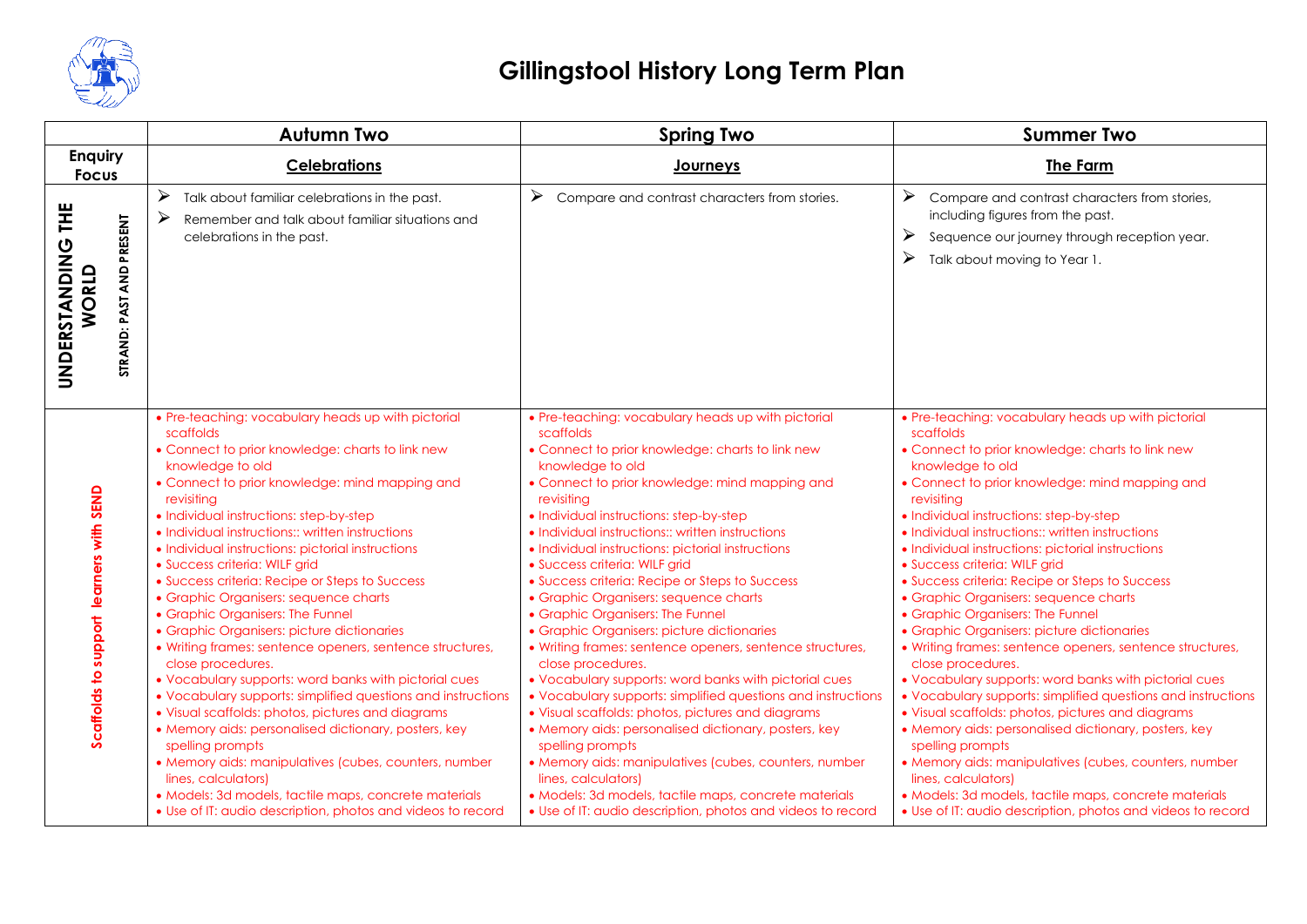

| Speaking frames: sentence openers | Speaking frames: sentence openers | ುµeakına ™‴<br>n frames: sentence openers |
|-----------------------------------|-----------------------------------|-------------------------------------------|
|                                   |                                   |                                           |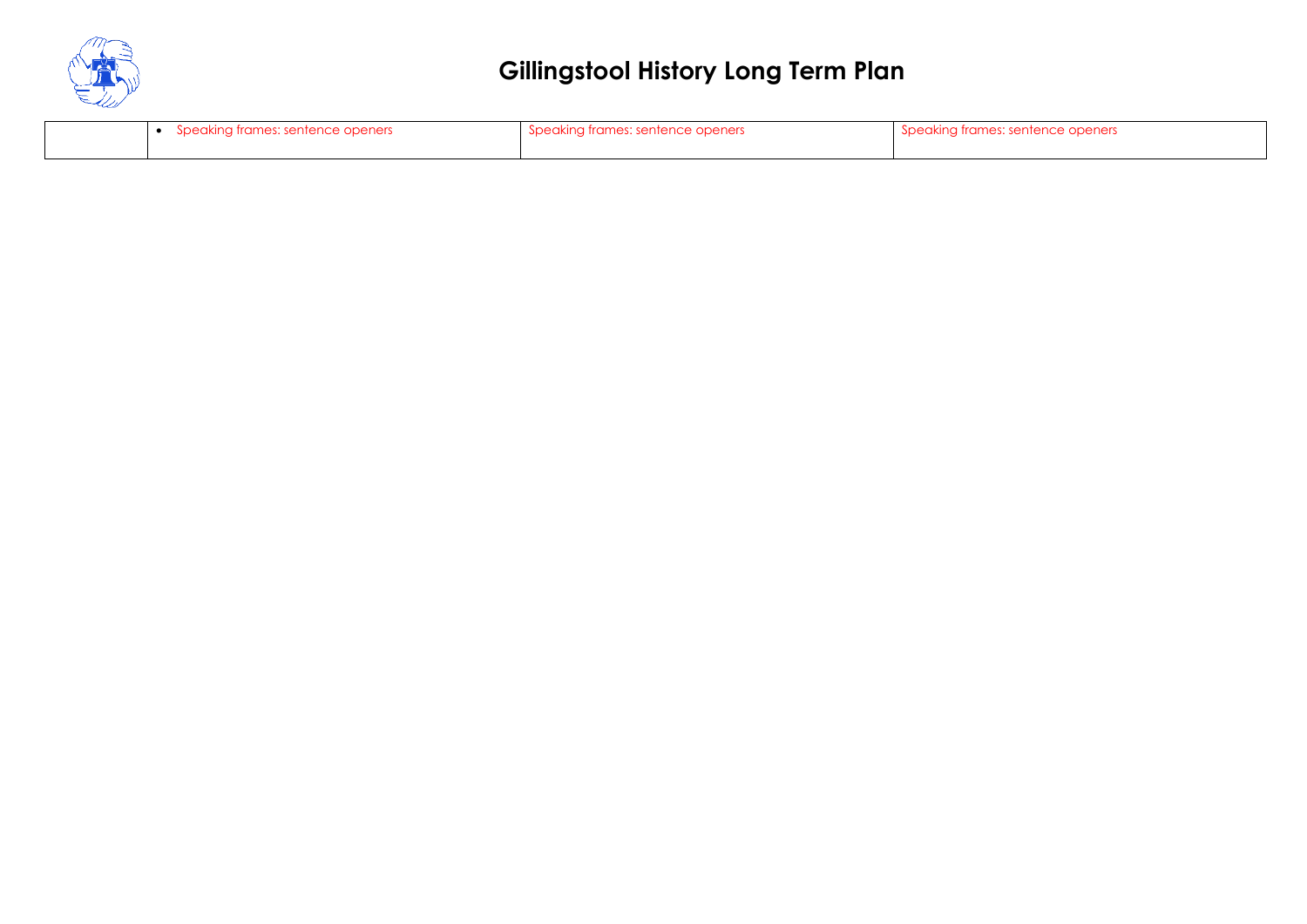

|                                |                                                                                                                                                                                                                                                                                                                                                                                                                                                                                                                                                                                                                                                                             | Autumn                                                                                                                                                                  | Spring                                                                                                                                                                                                                                                                                                                                                                                                                                                                                                                                                                                                | Summer                                                                                                                                                                                                                                                                                                                                                                                                                                                                                                                                                                                                                                                                                                                                        |
|--------------------------------|-----------------------------------------------------------------------------------------------------------------------------------------------------------------------------------------------------------------------------------------------------------------------------------------------------------------------------------------------------------------------------------------------------------------------------------------------------------------------------------------------------------------------------------------------------------------------------------------------------------------------------------------------------------------------------|-------------------------------------------------------------------------------------------------------------------------------------------------------------------------|-------------------------------------------------------------------------------------------------------------------------------------------------------------------------------------------------------------------------------------------------------------------------------------------------------------------------------------------------------------------------------------------------------------------------------------------------------------------------------------------------------------------------------------------------------------------------------------------------------|-----------------------------------------------------------------------------------------------------------------------------------------------------------------------------------------------------------------------------------------------------------------------------------------------------------------------------------------------------------------------------------------------------------------------------------------------------------------------------------------------------------------------------------------------------------------------------------------------------------------------------------------------------------------------------------------------------------------------------------------------|
| <b>Enquiry</b><br><b>Focus</b> |                                                                                                                                                                                                                                                                                                                                                                                                                                                                                                                                                                                                                                                                             | <b>Geography: Thornbury/Cardiff</b>                                                                                                                                     | <b>Local Study: Pioneers</b>                                                                                                                                                                                                                                                                                                                                                                                                                                                                                                                                                                          | <b>History: Pirates and Explorers</b>                                                                                                                                                                                                                                                                                                                                                                                                                                                                                                                                                                                                                                                                                                         |
|                                | Pupils should develop an awareness of the past, using common words and phrases relating to the passing of time.<br>They should know where the people and events they study fit within a chronological framework and identify similarities and differences between ways of life in different periods.<br>They should use a wide vocabulary of everyday historical terms.<br>They should ask and answer questions, choosing and using parts of stories and other sources to show that they know and understand key features of events.<br>They should understand some of the ways in which we find out about the past and identify different ways in which it is represented. |                                                                                                                                                                         |                                                                                                                                                                                                                                                                                                                                                                                                                                                                                                                                                                                                       |                                                                                                                                                                                                                                                                                                                                                                                                                                                                                                                                                                                                                                                                                                                                               |
| Year<br>1/2                    |                                                                                                                                                                                                                                                                                                                                                                                                                                                                                                                                                                                                                                                                             | Pupils should be taught about:<br>changes within living memory. Where appropriate,<br>$\bullet$<br>these should be used to reveal aspects of change in<br>national life | Pupils should be taught about:<br>changes within living memory. Where appropriate,<br>these should be used to reveal aspects of change in<br>national life<br>the lives of significant individuals in the past who have<br>contributed to national and international<br>achievements. Some should be used to compare<br>aspects of life in different periods Florence Nightingale<br>and Edith Cavell] (Princess Campbell)<br>significant historical events, people and places in their<br>own locality (Isambard Kingdom Brunel, Joseph Fry,<br>Sarah and Sam Guppy, George Pocock, Thomas<br>Guppy) | Pupils should be taught about:<br>events beyond living memory that are significant<br>$\bullet$<br>nationally or globally [for example, the Great Fire of<br>London, the first aeroplane flight or events<br>commemorated through festivals or anniversaries]<br>the lives of significant individuals in the past who have<br>$\bullet$<br>contributed to national and international<br>achievements. Some should be used to compare<br>aspects of life in different periods: Christopher<br>Columbus and Neil Armstrong,<br>significant historical events, people and places in their<br>$\bullet$<br>own locality (Blackbeard, John Cabot, Llandoger Trow<br>and Hole in the Wall - links with Robert Louis<br>Stevenson's Treasure Island) |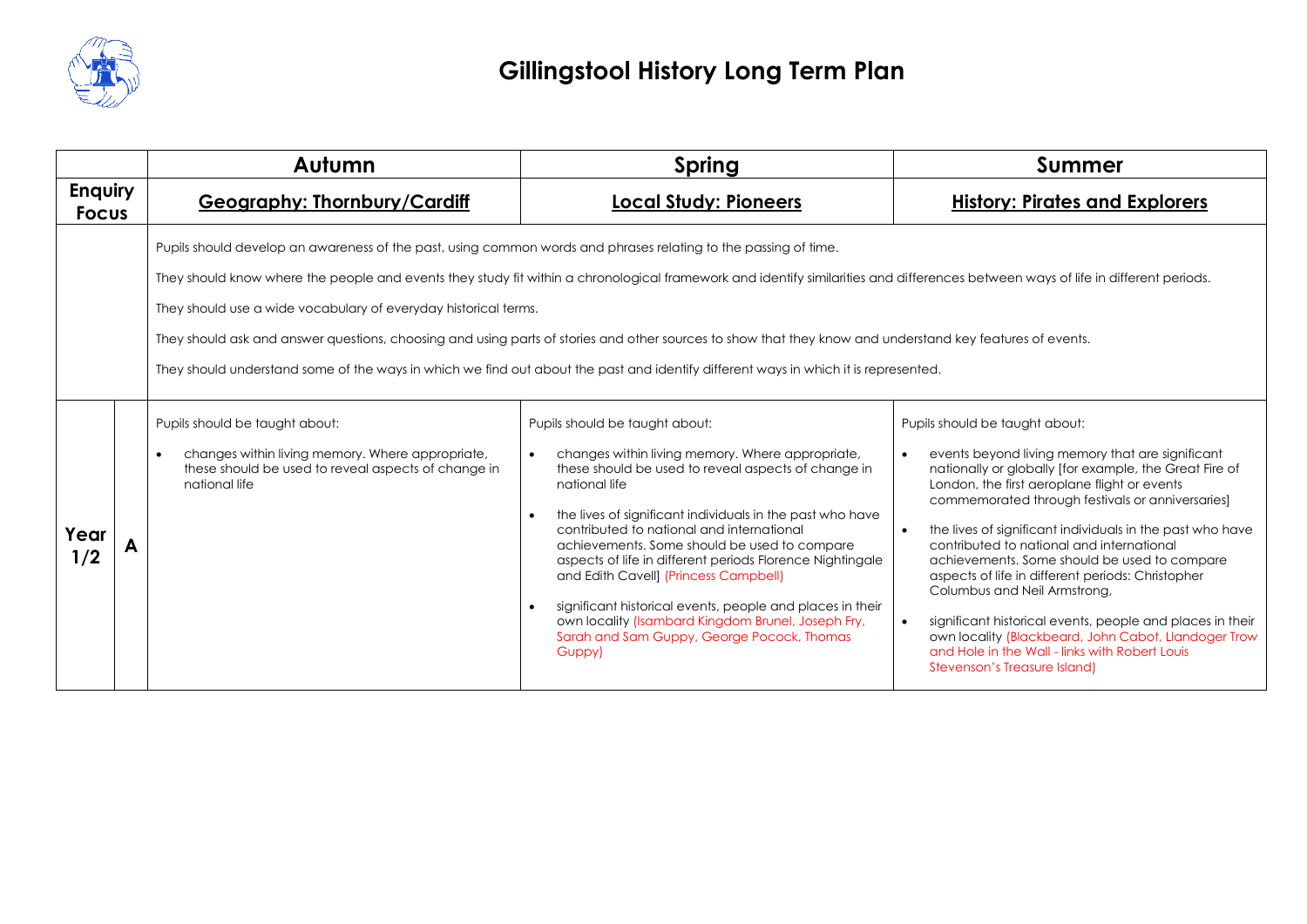

|               | • Pre-teaching: vocabulary heads up with pictorial<br>scaffolds          | • Pre-teaching: vocabulary heads up with pictorial<br>scaffolds          | • Pre-teaching: vocabulary heads up with pictorial<br>scaffolds          |
|---------------|--------------------------------------------------------------------------|--------------------------------------------------------------------------|--------------------------------------------------------------------------|
|               | • Connect to prior knowledge: charts to link new<br>knowledge to old     | • Connect to prior knowledge: charts to link new<br>knowledge to old     | • Connect to prior knowledge: charts to link new<br>knowledge to old     |
|               | • Connect to prior knowledge: mind mapping and<br>revisiting             | • Connect to prior knowledge: mind mapping and<br>revisiting             | • Connect to prior knowledge: mind mapping and<br>revisitina             |
| SEND          | • Individual instructions: step-by-step                                  | • Individual instructions: step-by-step                                  | • Individual instructions: step-by-step                                  |
|               | • Individual instructions:: written instructions                         | • Individual instructions:: written instructions                         | • Individual instructions:: written instructions                         |
| $\frac{1}{2}$ | • Individual instructions: pictorial instructions                        | • Individual instructions: pictorial instructions                        | • Individual instructions: pictorial instructions                        |
|               | • Success criteria: WILF grid                                            | • Success criteria: WILF grid                                            | • Success criteria: WILF grid                                            |
|               | • Success criteria: Recipe or Steps to Success                           | • Success criteria: Recipe or Steps to Success                           | • Success criteria: Recipe or Steps to Success                           |
|               | • Graphic Organisers: sequence charts                                    | • Graphic Organisers: sequence charts                                    | • Graphic Organisers: sequence charts                                    |
|               | • Graphic Organisers: The Funnel                                         | • Graphic Organisers: The Funnel                                         | • Graphic Organisers: The Funnel                                         |
|               | • Graphic Organisers: picture dictionaries                               | • Graphic Organisers: picture dictionaries                               | · Graphic Organisers: picture dictionaries                               |
| 등<br>ក        | • Writing frames: sentence openers, sentence structures,                 | • Writing frames: sentence openers, sentence structures,                 | • Writing frames: sentence openers, sentence structures,                 |
| ៑             | close procedures.                                                        | close procedures.                                                        | close procedures.                                                        |
|               | • Vocabulary supports: word banks with pictorial cues                    | • Vocabulary supports: word banks with pictorial cues                    | • Vocabulary supports: word banks with pictorial cues                    |
|               | • Vocabulary supports: simplified questions and instructions             | • Vocabulary supports: simplified questions and instructions             | • Vocabulary supports: simplified questions and instructions             |
|               | • Visual scaffolds: photos, pictures and diagrams                        | • Visual scaffolds: photos, pictures and diagrams                        | • Visual scaffolds: photos, pictures and diagrams                        |
| caffolds to   | • Memory aids: personalised dictionary, posters, key<br>spelling prompts | • Memory aids: personalised dictionary, posters, key<br>spelling prompts | • Memory aids: personalised dictionary, posters, key<br>spelling prompts |
|               | • Memory aids: manipulatives (cubes, counters, number                    | • Memory aids: manipulatives (cubes, counters, number                    | • Memory aids: manipulatives (cubes, counters, number                    |
|               | lines, calculators)                                                      | lines, calculators)                                                      | lines, calculators)                                                      |
|               | • Models: 3d models, tactile maps, concrete materials                    | • Models: 3d models, tactile maps, concrete materials                    | • Models: 3d models, tactile maps, concrete materials                    |
|               | • Use of IT: audio description, photos and videos to record              | • Use of IT: audio description, photos and videos to record              | • Use of IT: audio description, photos and videos to record              |
|               | Speaking frames: sentence openers                                        | Speaking frames: sentence openers                                        | Speaking frames: sentence openers                                        |
|               |                                                                          |                                                                          |                                                                          |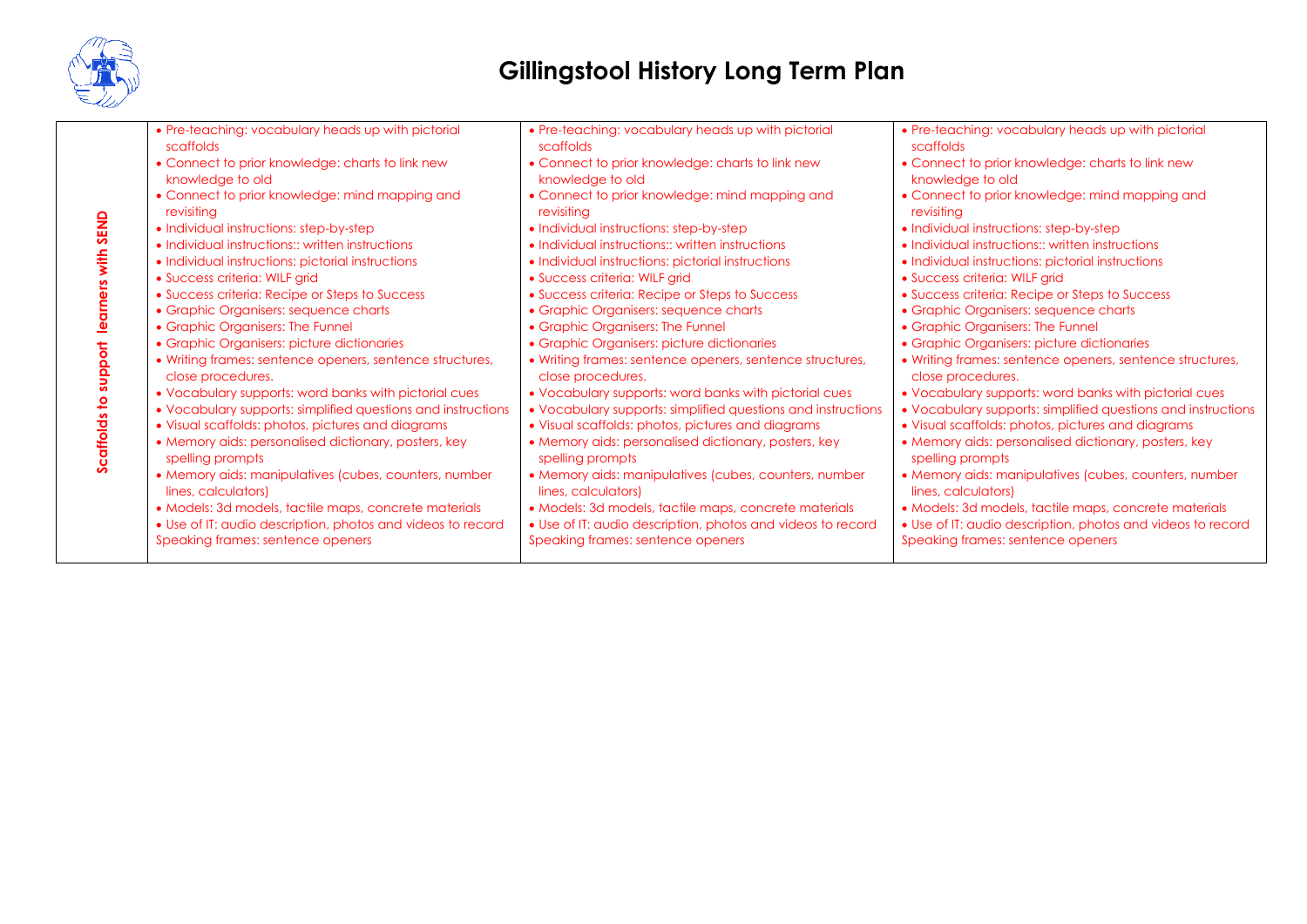

|                                |                       | Autumn                                                                                                                                                                                                  | Spring                                                                                                                                                                                                                                                                                                                                                                                                                                                                                                                                                                                                                                                     | <b>Summer</b>                                                                                                                                                                                                                                                                                                                                                                                                                                                                                                                                                                                                                                                                   |
|--------------------------------|-----------------------|---------------------------------------------------------------------------------------------------------------------------------------------------------------------------------------------------------|------------------------------------------------------------------------------------------------------------------------------------------------------------------------------------------------------------------------------------------------------------------------------------------------------------------------------------------------------------------------------------------------------------------------------------------------------------------------------------------------------------------------------------------------------------------------------------------------------------------------------------------------------------|---------------------------------------------------------------------------------------------------------------------------------------------------------------------------------------------------------------------------------------------------------------------------------------------------------------------------------------------------------------------------------------------------------------------------------------------------------------------------------------------------------------------------------------------------------------------------------------------------------------------------------------------------------------------------------|
| <b>Enquiry</b><br><b>Focus</b> |                       | <b>Geography: Weather</b>                                                                                                                                                                               | <b>Local Study: Flight</b>                                                                                                                                                                                                                                                                                                                                                                                                                                                                                                                                                                                                                                 | <b>History: Castles</b>                                                                                                                                                                                                                                                                                                                                                                                                                                                                                                                                                                                                                                                         |
|                                |                       | Pupils should develop an awareness of the past, using common words and phrases relating to the passing of time.<br>They should use a wide vocabulary of everyday historical terms.                      | They should know where the people and events they study fit within a chronological framework and identify similarities and differences between ways of life in different periods.<br>They should ask and answer questions, choosing and using parts of stories and other sources to show that they know and understand key features of events.<br>They should understand some of the ways in which we find out about the past and identify different ways in which it is represented.                                                                                                                                                                      |                                                                                                                                                                                                                                                                                                                                                                                                                                                                                                                                                                                                                                                                                 |
| Year<br>1/2                    |                       |                                                                                                                                                                                                         | Pupils should be taught about:<br>changes within living memory. Where appropriate,<br>these should be used to reveal aspects of change in<br>national life<br>events beyond living memory that are significant<br>nationally or globally (the first aeroplane flight, first air<br>balloon flight, Concorde)<br>the lives of significant individuals in the past who have<br>contributed to national and international<br>achievements. Some should be used to compare<br>aspects of life in different periods (Montgolfier brothers,<br>Don Cameron)<br>significant historical events, people and places in their<br>own locality (BAC, Cameron Balloons) | Pupils should be taught about:<br>changes within living memory. Where appropriate,<br>these should be used to reveal aspects of change in<br>national life<br>events beyond living memory that are significant<br>nationally or globally (building of local castles)<br>the lives of significant individuals in the past who have<br>contributed to national and international<br>achievements. Some should be used to compare<br>aspects of life in different periods (Edward Stafford,<br>Duke of Buckingham, Henry VIII)<br>significant historical events, people and places in their<br>own locality (Thornbury Castle, Edward Stafford, Duke<br>of Buckingham, Henry VIII) |
| Scaffolds to<br>support        | learners with<br>SEND | • Pre-teaching: vocabulary heads up with pictorial<br>scaffolds<br>• Connect to prior knowledge: charts to link new<br>knowledge to old<br>• Connect to prior knowledge: mind mapping and<br>revisiting | • Pre-teaching: vocabulary heads up with pictorial<br>scaffolds<br>• Connect to prior knowledge: charts to link new<br>knowledge to old<br>• Connect to prior knowledge: mind mapping and<br>revisiting                                                                                                                                                                                                                                                                                                                                                                                                                                                    | • Pre-teaching: vocabulary heads up with pictorial<br>scaffolds<br>• Connect to prior knowledge: charts to link new<br>knowledge to old<br>• Connect to prior knowledge: mind mapping and<br>revisiting                                                                                                                                                                                                                                                                                                                                                                                                                                                                         |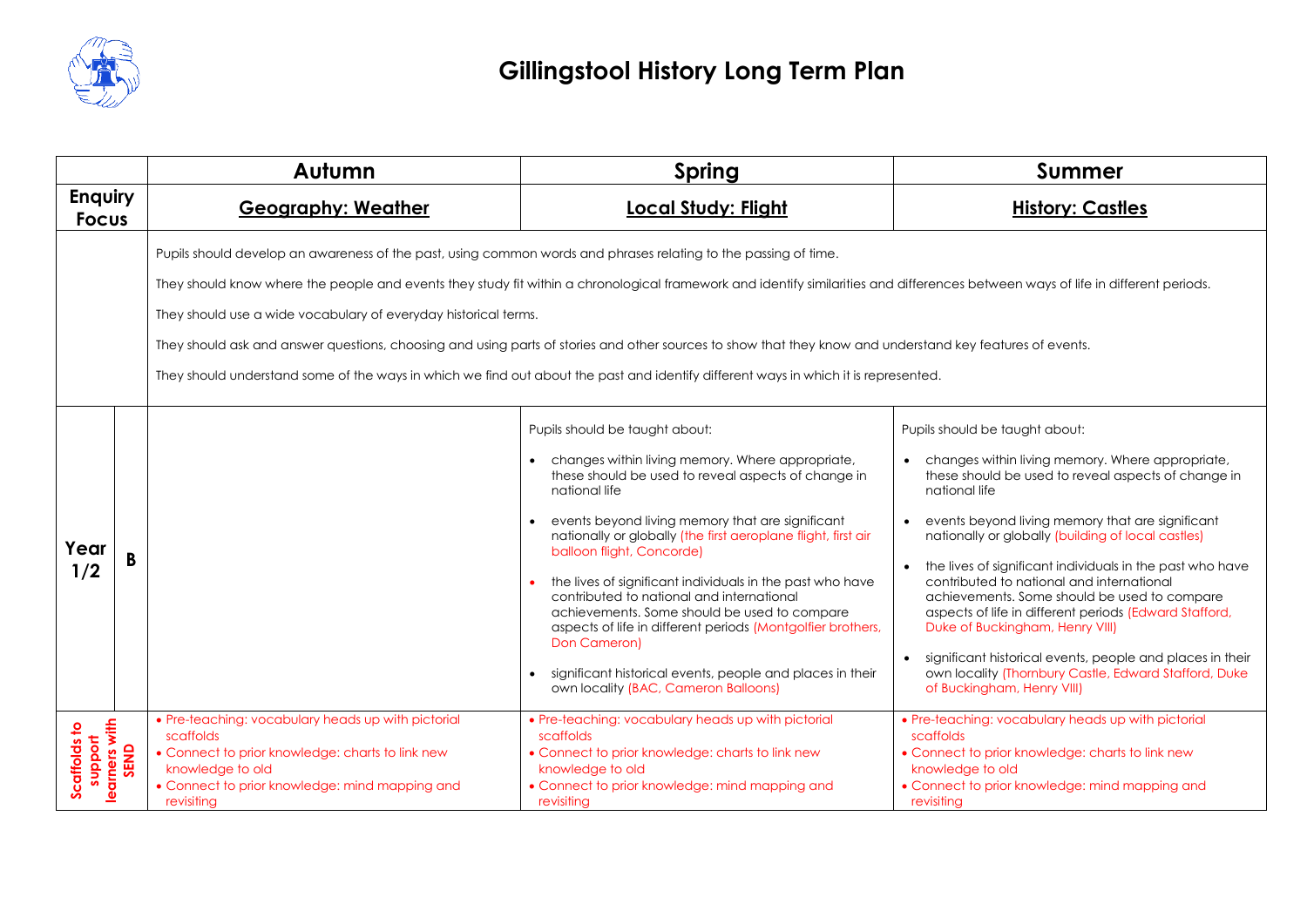

| • Individual instructions: step-by-step                                       | • Individual instructions: step-by-step                                       | • Individual instructions: step-by-step                                       |
|-------------------------------------------------------------------------------|-------------------------------------------------------------------------------|-------------------------------------------------------------------------------|
| • Individual instructions:: written instructions                              | • Individual instructions:: written instructions                              | • Individual instructions:: written instructions                              |
| • Individual instructions: pictorial instructions                             | • Individual instructions: pictorial instructions                             | • Individual instructions: pictorial instructions                             |
| • Success criteria: WILF grid                                                 | • Success criteria: WILF grid                                                 | • Success criteria: WILF grid                                                 |
| • Success criteria: Recipe or Steps to Success                                | • Success criteria: Recipe or Steps to Success                                | • Success criteria: Recipe or Steps to Success                                |
| • Graphic Organisers: sequence charts                                         | • Graphic Organisers: sequence charts                                         | • Graphic Organisers: sequence charts                                         |
| • Graphic Organisers: The Funnel                                              | • Graphic Organisers: The Funnel                                              | • Graphic Organisers: The Funnel                                              |
| • Graphic Organisers: picture dictionaries                                    | • Graphic Organisers: picture dictionaries                                    | • Graphic Organisers: picture dictionaries                                    |
| • Writing frames: sentence openers, sentence structures,<br>close procedures. | • Writing frames: sentence openers, sentence structures,<br>close procedures. | • Writing frames: sentence openers, sentence structures,<br>close procedures. |
| . Vocabulary supports: word banks with pictorial cues                         | • Vocabulary supports: word banks with pictorial cues                         | • Vocabulary supports: word banks with pictorial cues                         |
| • Vocabulary supports: simplified questions and instructions                  | • Vocabulary supports: simplified questions and instructions                  | • Vocabulary supports: simplified questions and instructions                  |
| • Visual scaffolds: photos, pictures and diagrams                             | • Visual scaffolds: photos, pictures and diagrams                             | • Visual scaffolds: photos, pictures and diagrams                             |
| • Memory aids: personalised dictionary, posters, key<br>spelling prompts      | • Memory aids: personalised dictionary, posters, key<br>spelling prompts      | • Memory aids: personalised dictionary, posters, key<br>spelling prompts      |
| • Memory aids: manipulatives (cubes, counters, number<br>lines, calculators)  | • Memory aids: manipulatives (cubes, counters, number<br>lines, calculators)  | • Memory aids: manipulatives (cubes, counters, number<br>lines, calculators)  |
| • Models: 3d models, tactile maps, concrete materials                         | • Models: 3d models, tactile maps, concrete materials                         | • Models: 3d models, tactile maps, concrete materials                         |
| • Use of IT: audio description, photos and videos to record                   | • Use of IT: audio description, photos and videos to record                   | • Use of IT: audio description, photos and videos to record                   |
| Speaking frames: sentence openers                                             | Speaking frames: sentence openers                                             | Speaking frames: sentence openers                                             |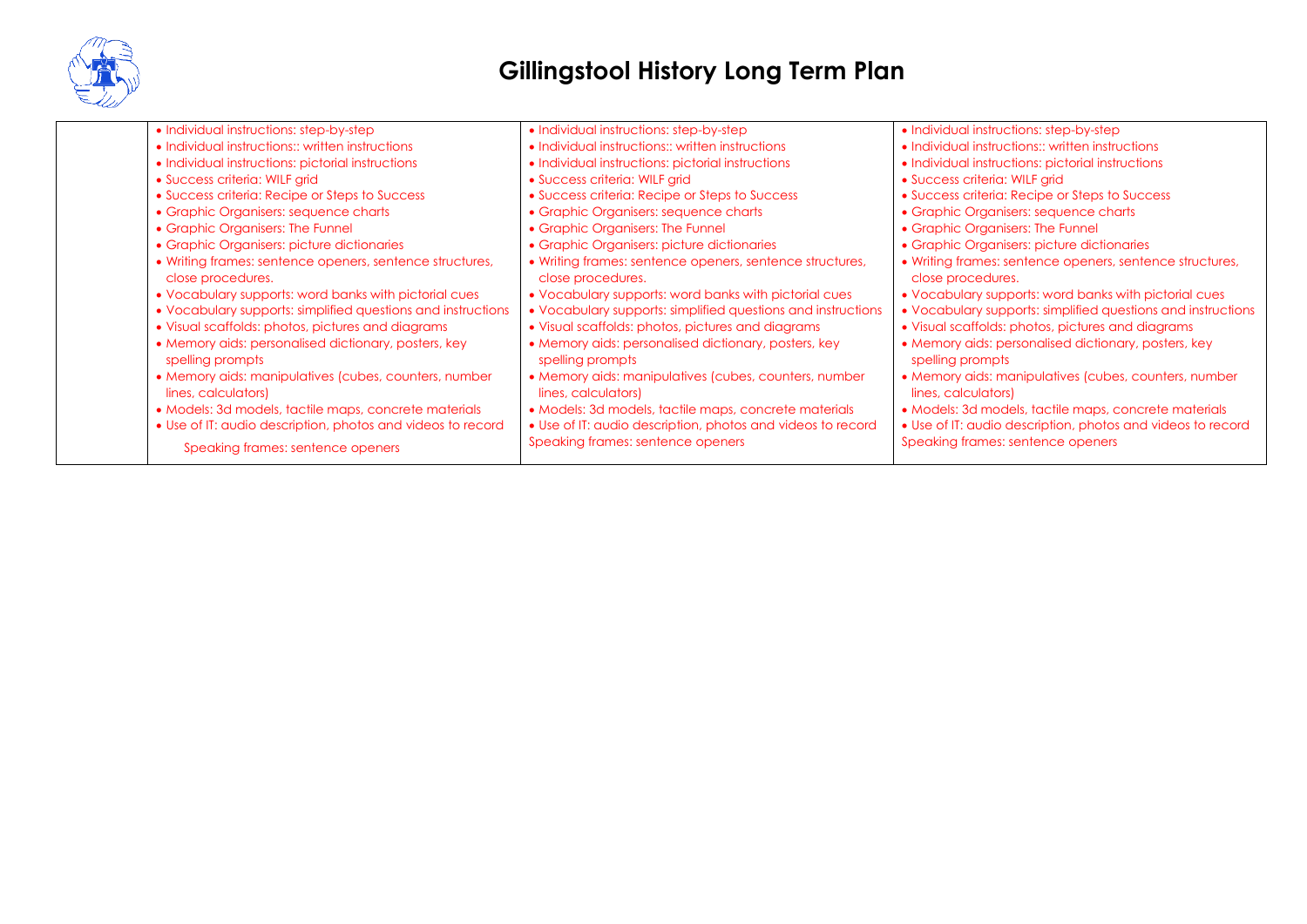

|                                            | Autumn                                                                                                                                                                                                                                                                                                                                                                                                                                         | Spring                                                                                                                                                                                                                                                                                                                                                                                                                                         | <b>Summer</b>                                                                                                                                                                                                                                                                                                                                                                                                                                  |  |  |
|--------------------------------------------|------------------------------------------------------------------------------------------------------------------------------------------------------------------------------------------------------------------------------------------------------------------------------------------------------------------------------------------------------------------------------------------------------------------------------------------------|------------------------------------------------------------------------------------------------------------------------------------------------------------------------------------------------------------------------------------------------------------------------------------------------------------------------------------------------------------------------------------------------------------------------------------------------|------------------------------------------------------------------------------------------------------------------------------------------------------------------------------------------------------------------------------------------------------------------------------------------------------------------------------------------------------------------------------------------------------------------------------------------------|--|--|
| <b>Enquiry</b><br><b>Focus</b>             | <b>Geography: Greece / Crete</b>                                                                                                                                                                                                                                                                                                                                                                                                               | <b>Local Study: WW2 Bristol and Thornbury</b>                                                                                                                                                                                                                                                                                                                                                                                                  | <b>History: Stone Age to Iron Age</b>                                                                                                                                                                                                                                                                                                                                                                                                          |  |  |
|                                            | Pupils should continue to develop a chronologically secure knowledge and understanding of British, local and world history, establishing clear narratives within and across the periods<br>they study.                                                                                                                                                                                                                                         |                                                                                                                                                                                                                                                                                                                                                                                                                                                |                                                                                                                                                                                                                                                                                                                                                                                                                                                |  |  |
|                                            | They should note connections, contrasts and trends over time and develop the appropriate use of historical terms.                                                                                                                                                                                                                                                                                                                              |                                                                                                                                                                                                                                                                                                                                                                                                                                                |                                                                                                                                                                                                                                                                                                                                                                                                                                                |  |  |
|                                            |                                                                                                                                                                                                                                                                                                                                                                                                                                                | They should regularly address and sometimes devise historically valid questions about change, cause, similarity and difference, and significance.                                                                                                                                                                                                                                                                                              |                                                                                                                                                                                                                                                                                                                                                                                                                                                |  |  |
|                                            |                                                                                                                                                                                                                                                                                                                                                                                                                                                | They should construct informed responses that involve thoughtful selection and organisation of relevant historical information.                                                                                                                                                                                                                                                                                                                |                                                                                                                                                                                                                                                                                                                                                                                                                                                |  |  |
|                                            | They should understand how our knowledge of the past is constructed from a range of sources.                                                                                                                                                                                                                                                                                                                                                   |                                                                                                                                                                                                                                                                                                                                                                                                                                                |                                                                                                                                                                                                                                                                                                                                                                                                                                                |  |  |
|                                            |                                                                                                                                                                                                                                                                                                                                                                                                                                                |                                                                                                                                                                                                                                                                                                                                                                                                                                                |                                                                                                                                                                                                                                                                                                                                                                                                                                                |  |  |
|                                            |                                                                                                                                                                                                                                                                                                                                                                                                                                                | Pupils should be taught about:                                                                                                                                                                                                                                                                                                                                                                                                                 | Pupils should be taught about:                                                                                                                                                                                                                                                                                                                                                                                                                 |  |  |
|                                            |                                                                                                                                                                                                                                                                                                                                                                                                                                                | a local history study                                                                                                                                                                                                                                                                                                                                                                                                                          | changes in Britain from the Stone Age to the Iron Age                                                                                                                                                                                                                                                                                                                                                                                          |  |  |
| Year<br>3/4                                |                                                                                                                                                                                                                                                                                                                                                                                                                                                | Examples (non-statutory)<br>a depth study linked to one of the British areas of study<br>listed above<br>a study over time tracing how several aspects of<br>national history are reflected in the locality (this can<br>go beyond 1066)<br>a study of an aspect of history or a site dating from a<br>period beyond 1066 that is significant in the locality.                                                                                 | Examples (non-statutory) This could include:<br>late Neolithic hunter-gatherers and early farmers, for<br>$\bullet$<br>example, Skara Brae<br>Bronze Age religion, technology and travel, for<br>$\bullet$<br>example, Stonehenge<br>Iron Age hill forts: tribal kingdoms, farming, art and<br>culture                                                                                                                                         |  |  |
| Scaffolds to support<br>learners with SEND | • Pre-teaching: vocabulary heads up with pictorial<br>scaffolds<br>• Connect to prior knowledge: charts to link new<br>knowledge to old<br>• Connect to prior knowledge: mind mapping and<br>revisiting<br>· Individual instructions: step-by-step<br>• Individual instructions:: written instructions<br>• Individual instructions: pictorial instructions<br>• Success criteria: WILF grid<br>• Success criteria: Recipe or Steps to Success | • Pre-teaching: vocabulary heads up with pictorial<br>scaffolds<br>• Connect to prior knowledge: charts to link new<br>knowledge to old<br>• Connect to prior knowledge: mind mapping and<br>revisiting<br>· Individual instructions: step-by-step<br>• Individual instructions:: written instructions<br>• Individual instructions: pictorial instructions<br>· Success criteria: WILF grid<br>• Success criteria: Recipe or Steps to Success | • Pre-teaching: vocabulary heads up with pictorial<br>scaffolds<br>• Connect to prior knowledge: charts to link new<br>knowledge to old<br>• Connect to prior knowledge: mind mapping and<br>revisiting<br>· Individual instructions: step-by-step<br>• Individual instructions:: written instructions<br>• Individual instructions: pictorial instructions<br>· Success criteria: WILF grid<br>• Success criteria: Recipe or Steps to Success |  |  |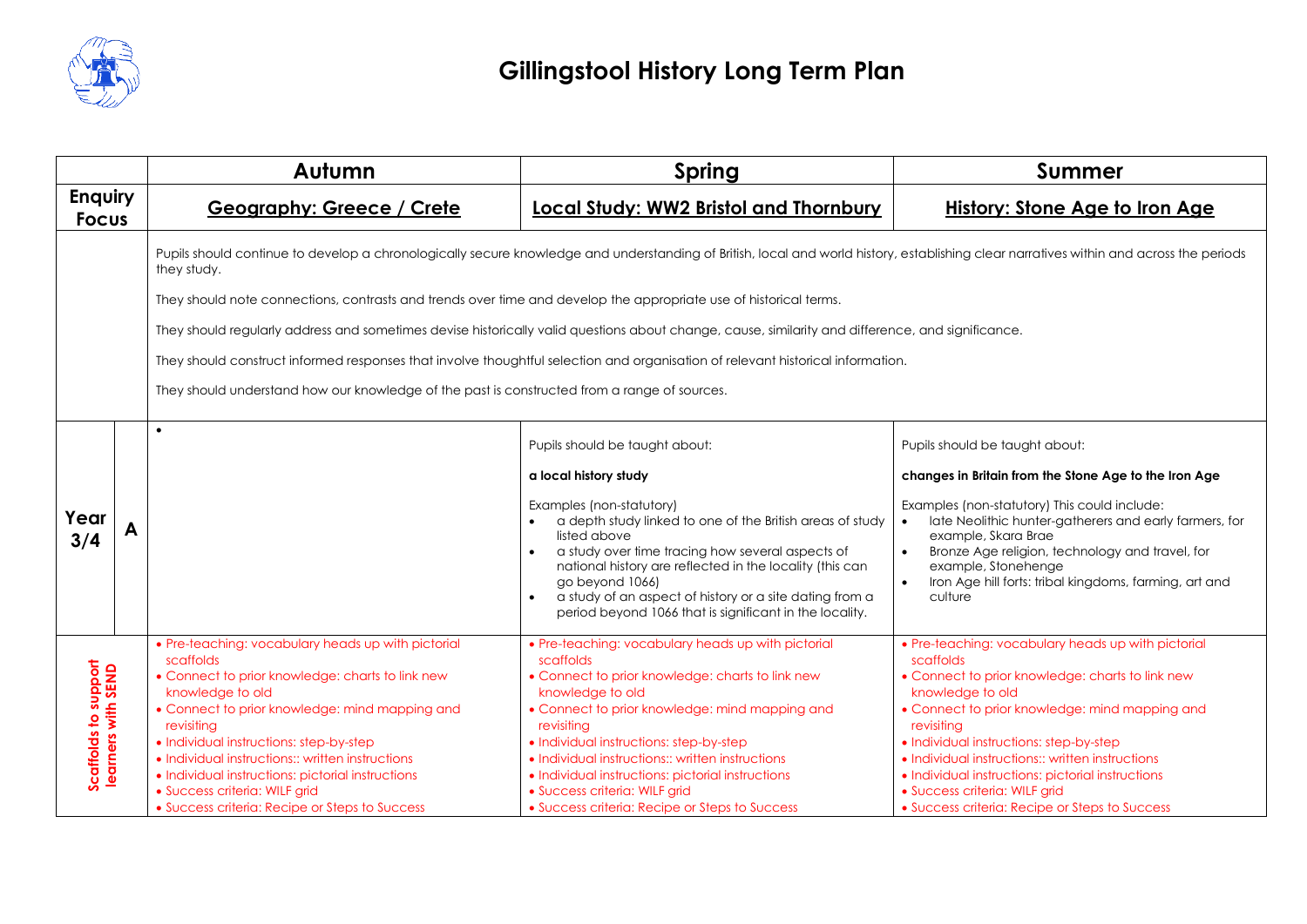

| • Graphic Organisers: sequence charts                                                                                                                                                                                                                                                                                                                                                                                   | • Graphic Organisers: sequence charts                                                                                                                                                                                                                                                                                                                                                                                   | • Graphic Organisers: sequence charts                                                                                                                                                                                                                                                                                                                                                                                   |
|-------------------------------------------------------------------------------------------------------------------------------------------------------------------------------------------------------------------------------------------------------------------------------------------------------------------------------------------------------------------------------------------------------------------------|-------------------------------------------------------------------------------------------------------------------------------------------------------------------------------------------------------------------------------------------------------------------------------------------------------------------------------------------------------------------------------------------------------------------------|-------------------------------------------------------------------------------------------------------------------------------------------------------------------------------------------------------------------------------------------------------------------------------------------------------------------------------------------------------------------------------------------------------------------------|
| • Graphic Organisers: The Funnel                                                                                                                                                                                                                                                                                                                                                                                        | • Graphic Organisers: The Funnel                                                                                                                                                                                                                                                                                                                                                                                        | • Graphic Organisers: The Funnel                                                                                                                                                                                                                                                                                                                                                                                        |
| • Graphic Organisers: picture dictionaries                                                                                                                                                                                                                                                                                                                                                                              | • Graphic Organisers: picture dictionaries                                                                                                                                                                                                                                                                                                                                                                              | • Graphic Organisers: picture dictionaries                                                                                                                                                                                                                                                                                                                                                                              |
| • Writing frames: sentence openers, sentence structures,<br>close procedures.<br>• Vocabulary supports: word banks with pictorial cues<br>• Vocabulary supports: simplified questions and instructions<br>• Visual scaffolds: photos, pictures and diagrams<br>• Memory aids: personalised dictionary, posters, key<br>spelling prompts<br>• Memory aids: manipulatives (cubes, counters, number<br>lines, calculators) | • Writing frames: sentence openers, sentence structures,<br>close procedures.<br>. Vocabulary supports: word banks with pictorial cues<br>• Vocabulary supports: simplified questions and instructions<br>• Visual scaffolds: photos, pictures and diagrams<br>• Memory aids: personalised dictionary, posters, key<br>spelling prompts<br>• Memory aids: manipulatives (cubes, counters, number<br>lines, calculators) | • Writing frames: sentence openers, sentence structures,<br>close procedures.<br>• Vocabulary supports: word banks with pictorial cues<br>• Vocabulary supports: simplified questions and instructions<br>• Visual scaffolds: photos, pictures and diagrams<br>• Memory aids: personalised dictionary, posters, key<br>spelling prompts<br>• Memory aids: manipulatives (cubes, counters, number<br>lines, calculators) |
| • Models: 3d models, tactile maps, concrete materials                                                                                                                                                                                                                                                                                                                                                                   | • Models: 3d models, tactile maps, concrete materials                                                                                                                                                                                                                                                                                                                                                                   | · Models: 3d models, tactile maps, concrete materials                                                                                                                                                                                                                                                                                                                                                                   |
| • Use of IT: audio description, photos and videos to record<br>Speaking frames: sentence openers                                                                                                                                                                                                                                                                                                                        | • Use of IT: audio description, photos and videos to record<br>Speaking frames: sentence openers                                                                                                                                                                                                                                                                                                                        | • Use of IT: audio description, photos and videos to record<br>Speaking frames: sentence openers                                                                                                                                                                                                                                                                                                                        |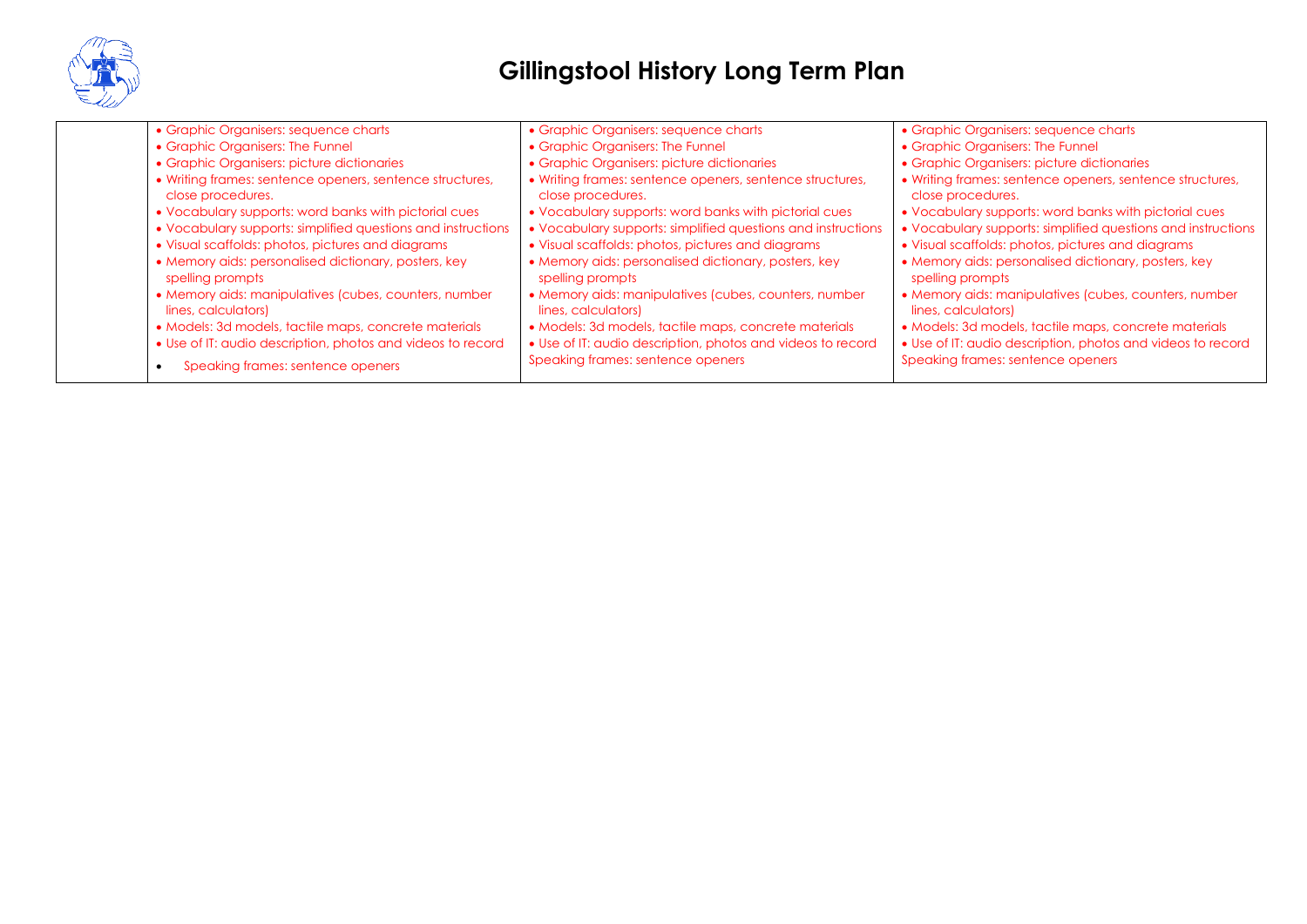

|                                               |   | Autumn                                                                                                                                                                                                                                                                                                 | <b>Spring</b>                                                                                                                                                                                                                                                                                                                                                                                                                                                                                                                                                                                                                                                                                                      | <b>Summer</b>                                                                                                                                                                                                                                                                                          |
|-----------------------------------------------|---|--------------------------------------------------------------------------------------------------------------------------------------------------------------------------------------------------------------------------------------------------------------------------------------------------------|--------------------------------------------------------------------------------------------------------------------------------------------------------------------------------------------------------------------------------------------------------------------------------------------------------------------------------------------------------------------------------------------------------------------------------------------------------------------------------------------------------------------------------------------------------------------------------------------------------------------------------------------------------------------------------------------------------------------|--------------------------------------------------------------------------------------------------------------------------------------------------------------------------------------------------------------------------------------------------------------------------------------------------------|
| <b>Enquiry</b><br><b>Focus</b>                |   | <b>Geography: Disasters</b>                                                                                                                                                                                                                                                                            | <b>Local Study: Romans/Invaders and</b><br><b>Settlers</b>                                                                                                                                                                                                                                                                                                                                                                                                                                                                                                                                                                                                                                                         | <b>History: Ancient Egypt</b>                                                                                                                                                                                                                                                                          |
|                                               |   | they study.                                                                                                                                                                                                                                                                                            | Pupils should continue to develop a chronologically secure knowledge and understanding of British, local and world history, establishing clear narratives within and across the periods                                                                                                                                                                                                                                                                                                                                                                                                                                                                                                                            |                                                                                                                                                                                                                                                                                                        |
|                                               |   | They should note connections, contrasts and trends over time and develop the appropriate use of historical terms.                                                                                                                                                                                      |                                                                                                                                                                                                                                                                                                                                                                                                                                                                                                                                                                                                                                                                                                                    |                                                                                                                                                                                                                                                                                                        |
|                                               |   |                                                                                                                                                                                                                                                                                                        | They should regularly address and sometimes devise historically valid questions about change, cause, similarity and difference, and significance.                                                                                                                                                                                                                                                                                                                                                                                                                                                                                                                                                                  |                                                                                                                                                                                                                                                                                                        |
|                                               |   |                                                                                                                                                                                                                                                                                                        | They should construct informed responses that involve thoughtful selection and organisation of relevant historical information.                                                                                                                                                                                                                                                                                                                                                                                                                                                                                                                                                                                    |                                                                                                                                                                                                                                                                                                        |
|                                               |   | They should understand how our knowledge of the past is constructed from a range of sources.                                                                                                                                                                                                           |                                                                                                                                                                                                                                                                                                                                                                                                                                                                                                                                                                                                                                                                                                                    |                                                                                                                                                                                                                                                                                                        |
| Year<br>3/4                                   | B |                                                                                                                                                                                                                                                                                                        | Pupils should be taught about:<br>the Roman Empire and its impact on Britain<br>Examples (non-statutory) This could include:<br>Julius Caesar's attempted invasion in 55-54 BC<br>the Roman Empire by AD 42 and the power of its army<br>$\bullet$<br>successful invasion by Claudius and conquest,<br>$\bullet$<br>including Hadrian's Wall<br>British resistance, for example, Boudica<br>$\bullet$<br>'Romanisation' of Britain: sites such as Caerwent and<br>the impact of technology, culture and beliefs,<br>including early Christianity<br><b>Britain's settlement by Anglo-Saxons and Scots</b><br>The Viking and Anglo-Saxon struggle for the Kingdom of<br>England to the time of Edward the Confessor | Pupils should be taught about:<br>the achievements of the earliest civilizations - an overview<br>of where and when the first civilizations appeared and a<br>depth study of one of the following: Ancient Sumer; The<br>Indus Valley; Ancient Egypt; The Shang Dynasty of Ancient<br>China            |
| support learners<br>with SEND<br>Scaffolds to |   | • Pre-teaching: vocabulary heads up with pictorial<br>scaffolds<br>• Connect to prior knowledge: charts to link new<br>knowledge to old<br>• Connect to prior knowledge: mind mapping and<br>revisiting<br>• Individual instructions: step-by-step<br>• Individual instructions:: written instructions | • Pre-teaching: vocabulary heads up with pictorial<br>scaffolds<br>• Connect to prior knowledge: charts to link new<br>knowledge to old<br>• Connect to prior knowledge: mind mapping and<br>revisiting<br>• Individual instructions: step-by-step<br>• Individual instructions:: written instructions                                                                                                                                                                                                                                                                                                                                                                                                             | • Pre-teaching: vocabulary heads up with pictorial<br>scaffolds<br>• Connect to prior knowledge: charts to link new<br>knowledge to old<br>• Connect to prior knowledge: mind mapping and<br>revisiting<br>• Individual instructions: step-by-step<br>• Individual instructions:: written instructions |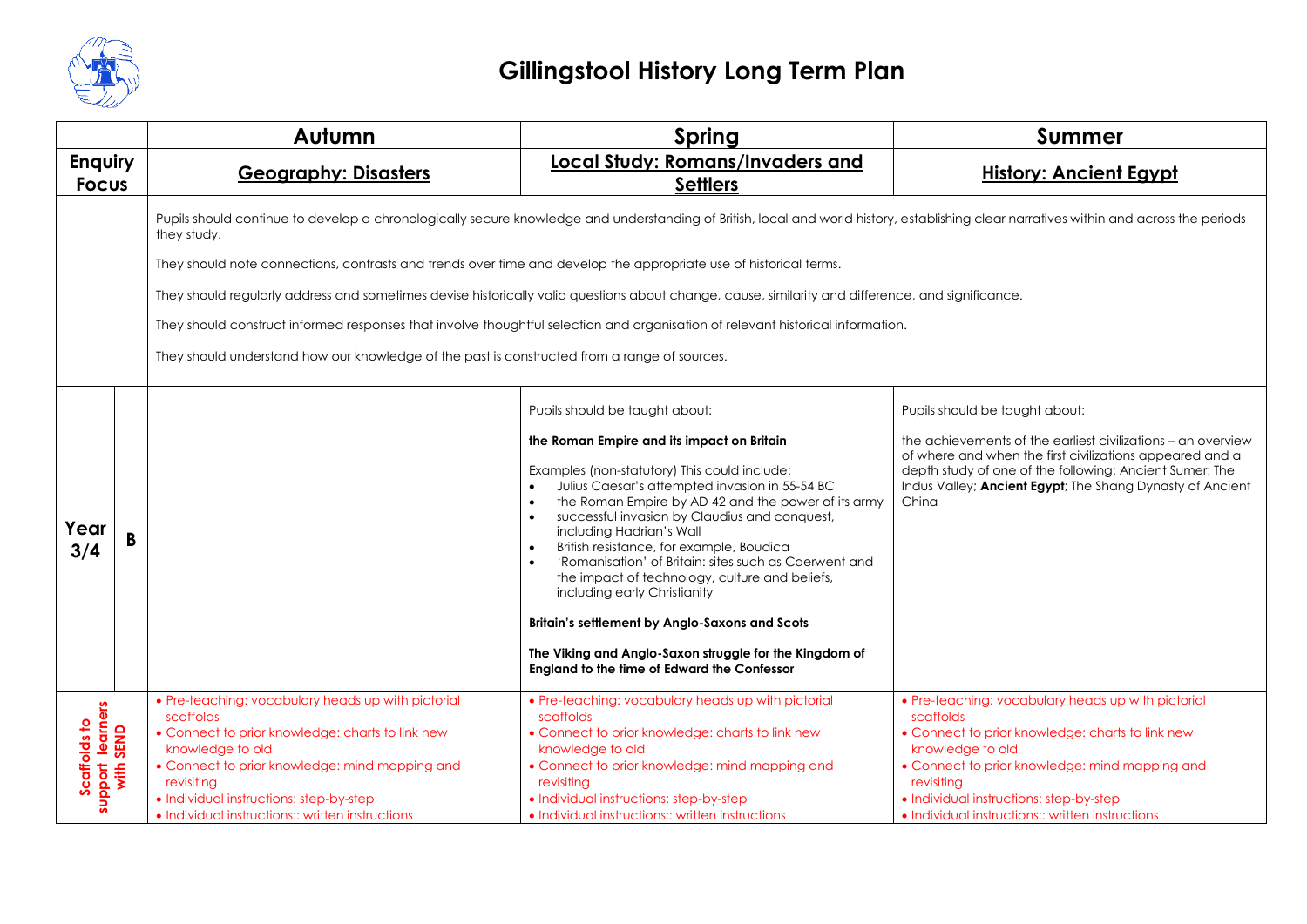

| • Individual instructions: pictorial instructions                             | • Individual instructions: pictorial instructions                             | · Individual instructions: pictorial instructions                             |
|-------------------------------------------------------------------------------|-------------------------------------------------------------------------------|-------------------------------------------------------------------------------|
| • Success criteria: WILF grid                                                 | · Success criteria: WILF grid                                                 | • Success criteria: WILF grid                                                 |
| • Success criteria: Recipe or Steps to Success                                | • Success criteria: Recipe or Steps to Success                                | • Success criteria: Recipe or Steps to Success                                |
| • Graphic Organisers: sequence charts                                         | • Graphic Organisers: sequence charts                                         | • Graphic Organisers: sequence charts                                         |
| • Graphic Organisers: The Funnel                                              | • Graphic Organisers: The Funnel                                              | • Graphic Organisers: The Funnel                                              |
| • Graphic Organisers: picture dictionaries                                    | • Graphic Organisers: picture dictionaries                                    | • Graphic Organisers: picture dictionaries                                    |
| • Writing frames: sentence openers, sentence structures,<br>close procedures. | • Writing frames: sentence openers, sentence structures,<br>close procedures. | • Writing frames: sentence openers, sentence structures,<br>close procedures. |
| • Vocabulary supports: word banks with pictorial cues                         | • Vocabulary supports: word banks with pictorial cues                         | • Vocabulary supports: word banks with pictorial cues                         |
| • Vocabulary supports: simplified questions and instructions                  | • Vocabulary supports: simplified questions and instructions                  | • Vocabulary supports: simplified questions and instructions                  |
| • Visual scaffolds: photos, pictures and diagrams                             | • Visual scaffolds: photos, pictures and diagrams                             | • Visual scaffolds: photos, pictures and diagrams                             |
| • Memory aids: personalised dictionary, posters, key<br>spelling prompts      | • Memory aids: personalised dictionary, posters, key<br>spelling prompts      | • Memory aids: personalised dictionary, posters, key<br>spelling prompts      |
| • Memory aids: manipulatives (cubes, counters, number<br>lines, calculators)  | • Memory aids: manipulatives (cubes, counters, number<br>lines, calculators)  | • Memory aids: manipulatives (cubes, counters, number<br>lines, calculators)  |
| • Models: 3d models, tactile maps, concrete materials                         | • Models: 3d models, tactile maps, concrete materials                         | • Models: 3d models, tactile maps, concrete materials                         |
| • Use of IT: audio description, photos and videos to record                   | • Use of IT: audio description, photos and videos to record                   | • Use of IT: audio description, photos and videos to record                   |
| Speaking frames: sentence openers                                             | Speaking frames: sentence openers                                             | Speaking frames: sentence openers                                             |
|                                                                               |                                                                               |                                                                               |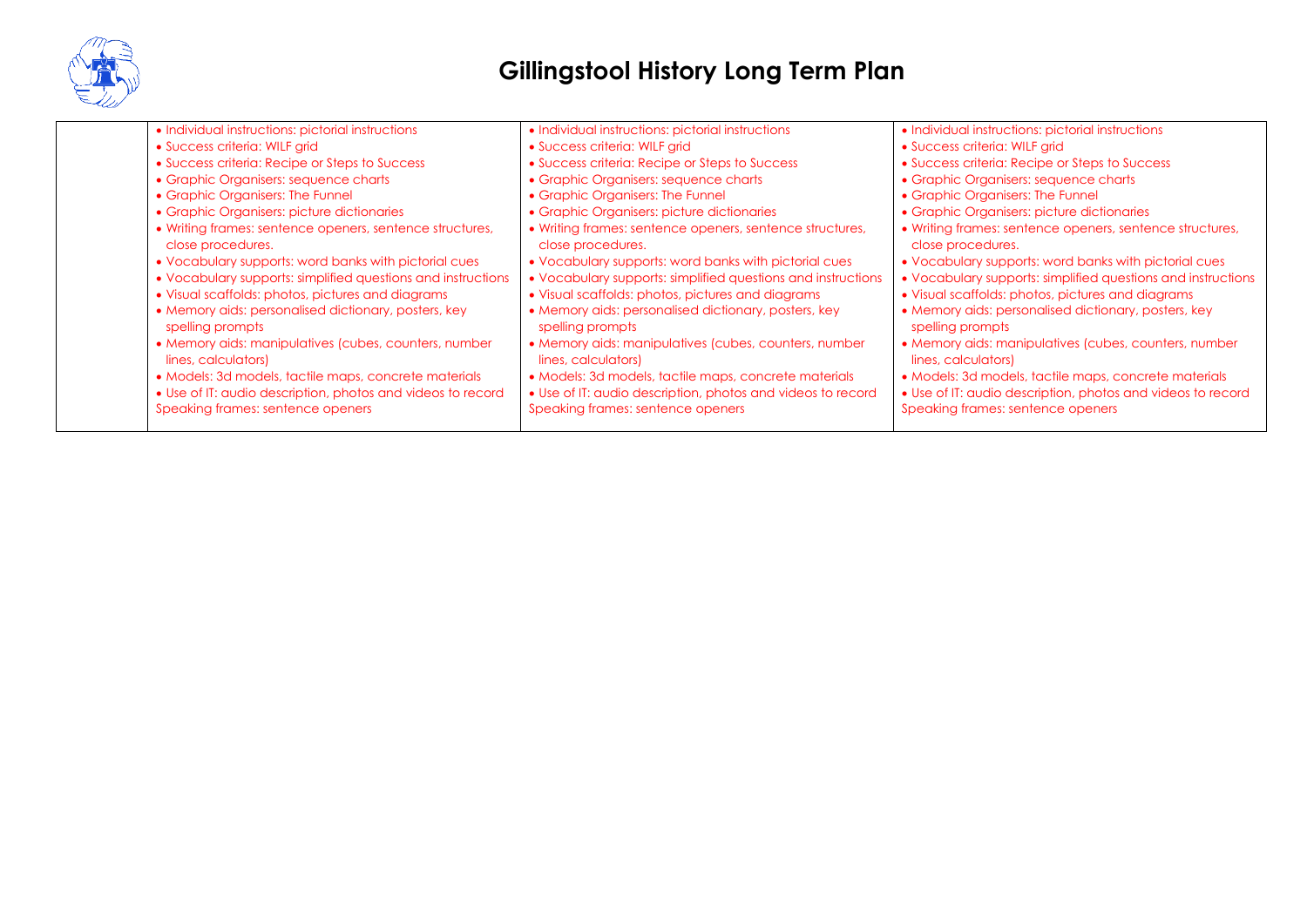

|                                        | Autumn                                                                                                                                          | <b>Spring</b>                                                                                                                                                                                                                                                                                                                                                                                                                                                                                                                                                                                                                                                                                                                                                                                                                                       | <b>Summer</b>                                                                                                                                |
|----------------------------------------|-------------------------------------------------------------------------------------------------------------------------------------------------|-----------------------------------------------------------------------------------------------------------------------------------------------------------------------------------------------------------------------------------------------------------------------------------------------------------------------------------------------------------------------------------------------------------------------------------------------------------------------------------------------------------------------------------------------------------------------------------------------------------------------------------------------------------------------------------------------------------------------------------------------------------------------------------------------------------------------------------------------------|----------------------------------------------------------------------------------------------------------------------------------------------|
| <b>Enquiry</b><br><b>Focus</b>         | <b>Geography: Energy</b>                                                                                                                        | <b>Local Study: Medicine</b>                                                                                                                                                                                                                                                                                                                                                                                                                                                                                                                                                                                                                                                                                                                                                                                                                        | <b>History: Ancient Greece</b>                                                                                                               |
|                                        | they study.                                                                                                                                     | Pupils should continue to develop a chronologically secure knowledge and understanding of British, local and world history, establishing clear narratives within and across the periods                                                                                                                                                                                                                                                                                                                                                                                                                                                                                                                                                                                                                                                             |                                                                                                                                              |
|                                        | They should note connections, contrasts and trends over time and develop the appropriate use of historical terms.                               |                                                                                                                                                                                                                                                                                                                                                                                                                                                                                                                                                                                                                                                                                                                                                                                                                                                     |                                                                                                                                              |
|                                        |                                                                                                                                                 | They should regularly address and sometimes devise historically valid questions about change, cause, similarity and difference, and significance.                                                                                                                                                                                                                                                                                                                                                                                                                                                                                                                                                                                                                                                                                                   |                                                                                                                                              |
|                                        |                                                                                                                                                 | They should construct informed responses that involve thoughtful selection and organisation of relevant historical information.                                                                                                                                                                                                                                                                                                                                                                                                                                                                                                                                                                                                                                                                                                                     |                                                                                                                                              |
|                                        | They should understand how our knowledge of the past is constructed from a range of sources.                                                    |                                                                                                                                                                                                                                                                                                                                                                                                                                                                                                                                                                                                                                                                                                                                                                                                                                                     |                                                                                                                                              |
| Year<br>5/6                            |                                                                                                                                                 | Pupils should be taught about:<br>a study of an aspect or theme in British history that extends<br>pupils' chronological knowledge beyond 1066<br>Examples (non-statutory)<br>• the changing power of monarchs using case studies<br>such as John, Anne and Victoria<br>changes in an aspect of social history, such as crime<br>and punishment from the Anglo-Saxons to the present<br>or leisure and entertainment in the 20th Century<br>(Medicine: local links - Humphrey Davy, William Budd,<br>Edward Jenner, Elizabeth Blackwell, Beryl Corner, Eliza<br><b>Walker Dunbarl</b><br>the legacy of Greek or Roman culture (art,<br>architecture or literature) on later periods in British<br>history, including the present day<br>a significant turning point in British history, for example,<br>the first railways or the Battle of Britain | Pupils should be taught about:<br><b>Ancient Greece</b> – a study of Greek life and achievements<br>and their influence on the western world |
| Scaffolds<br>to<br>support<br>learners | • Pre-teaching: vocabulary heads up with pictorial<br>SEND<br>scaffolds<br>• Connect to prior knowledge: charts to link new<br>knowledge to old | • Pre-teaching: vocabulary heads up with pictorial<br>scaffolds<br>• Connect to prior knowledge: charts to link new<br>knowledge to old                                                                                                                                                                                                                                                                                                                                                                                                                                                                                                                                                                                                                                                                                                             | • Pre-teaching: vocabulary heads up with pictorial<br>scaffolds<br>• Connect to prior knowledge: charts to link new<br>knowledge to old      |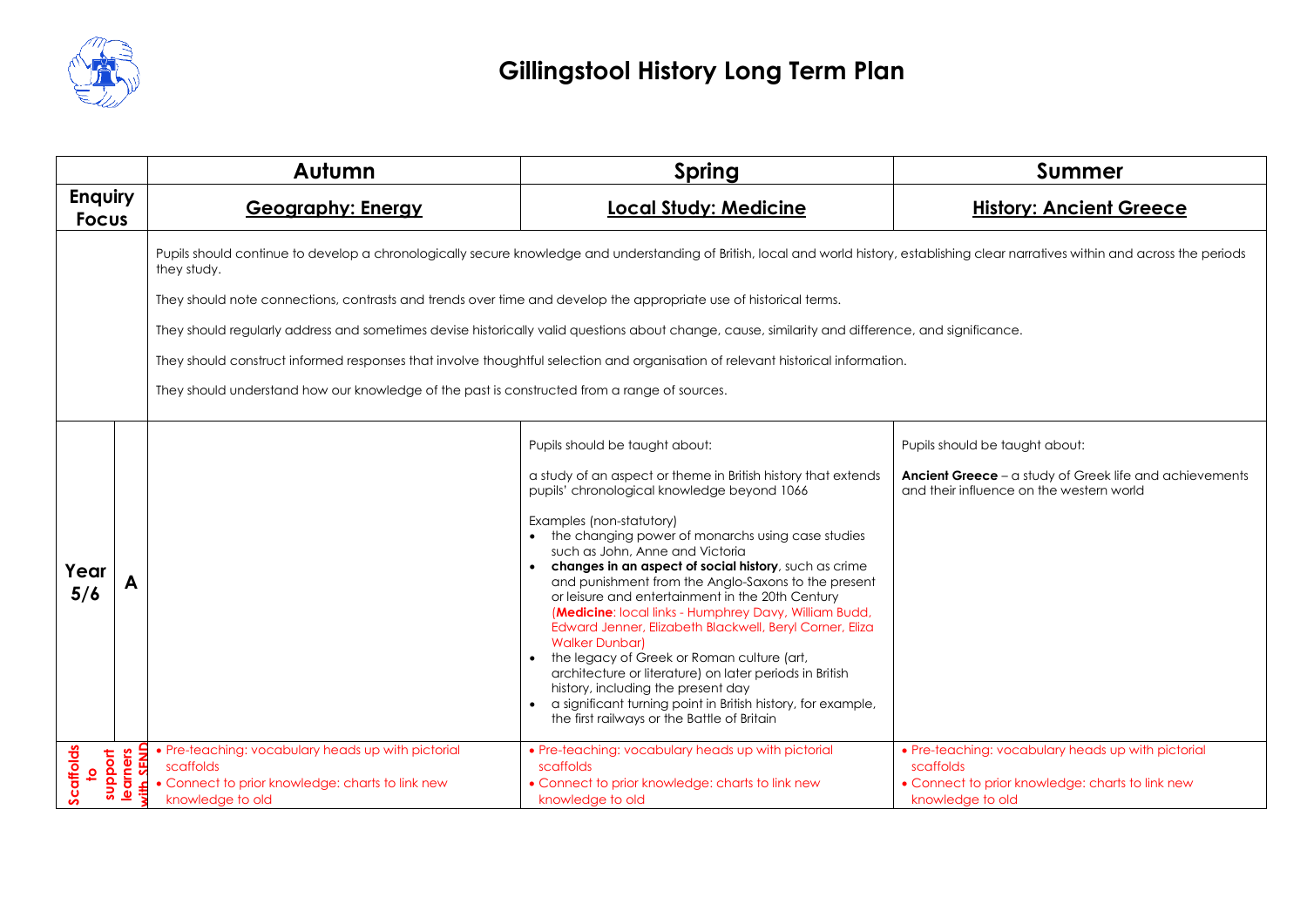

| • Connect to prior knowledge: mind mapping and<br>revisiting                  | • Connect to prior knowledge: mind mapping and<br>revisitina                  | • Connect to prior knowledge: mind mapping and<br>revisiting                  |
|-------------------------------------------------------------------------------|-------------------------------------------------------------------------------|-------------------------------------------------------------------------------|
| • Individual instructions: step-by-step                                       | • Individual instructions: step-by-step                                       | • Individual instructions: step-by-step                                       |
| • Individual instructions: written instructions                               | • Individual instructions:: written instructions                              | • Individual instructions: written instructions                               |
| · Individual instructions: pictorial instructions                             | • Individual instructions: pictorial instructions                             | • Individual instructions: pictorial instructions                             |
| • Success criteria: WILF grid                                                 | • Success criteria: WILF grid                                                 | • Success criteria: WILF grid                                                 |
| • Success criteria: Recipe or Steps to Success                                | • Success criteria: Recipe or Steps to Success                                | • Success criteria: Recipe or Steps to Success                                |
| • Graphic Organisers: sequence charts                                         | • Graphic Organisers: sequence charts                                         | • Graphic Organisers: sequence charts                                         |
| • Graphic Organisers: The Funnel                                              | • Graphic Organisers: The Funnel                                              | • Graphic Organisers: The Funnel                                              |
| • Graphic Organisers: picture dictionaries                                    | • Graphic Organisers: picture dictionaries                                    | • Graphic Organisers: picture dictionaries                                    |
| • Writing frames: sentence openers, sentence structures,<br>close procedures. | • Writing frames: sentence openers, sentence structures,<br>close procedures. | • Writing frames: sentence openers, sentence structures,<br>close procedures. |
| • Vocabulary supports: word banks with pictorial cues                         | • Vocabulary supports: word banks with pictorial cues                         | • Vocabulary supports: word banks with pictorial cues                         |
| • Vocabulary supports: simplified questions and instructions                  | • Vocabulary supports: simplified questions and instructions                  | • Vocabulary supports: simplified questions and instructions                  |
| • Visual scaffolds: photos, pictures and diagrams                             | • Visual scaffolds: photos, pictures and diagrams                             | • Visual scaffolds: photos, pictures and diagrams                             |
| • Memory aids: personalised dictionary, posters, key<br>spelling prompts      | • Memory aids: personalised dictionary, posters, key<br>spelling prompts      | • Memory aids: personalised dictionary, posters, key<br>spelling prompts      |
| • Memory aids: manipulatives (cubes, counters, number<br>lines, calculators)  | • Memory aids: manipulatives (cubes, counters, number<br>lines, calculators)  | • Memory aids: manipulatives (cubes, counters, number<br>lines, calculators)  |
| • Models: 3d models, tactile maps, concrete materials                         | • Models: 3d models, tactile maps, concrete materials                         | • Models: 3d models, tactile maps, concrete materials                         |
| • Use of IT: audio description, photos and videos to record                   | • Use of IT: audio description, photos and videos to record                   | • Use of IT: audio description, photos and videos to record                   |
| Speaking frames: sentence openers                                             | Speaking frames: sentence openers                                             | Speaking frames: sentence openers                                             |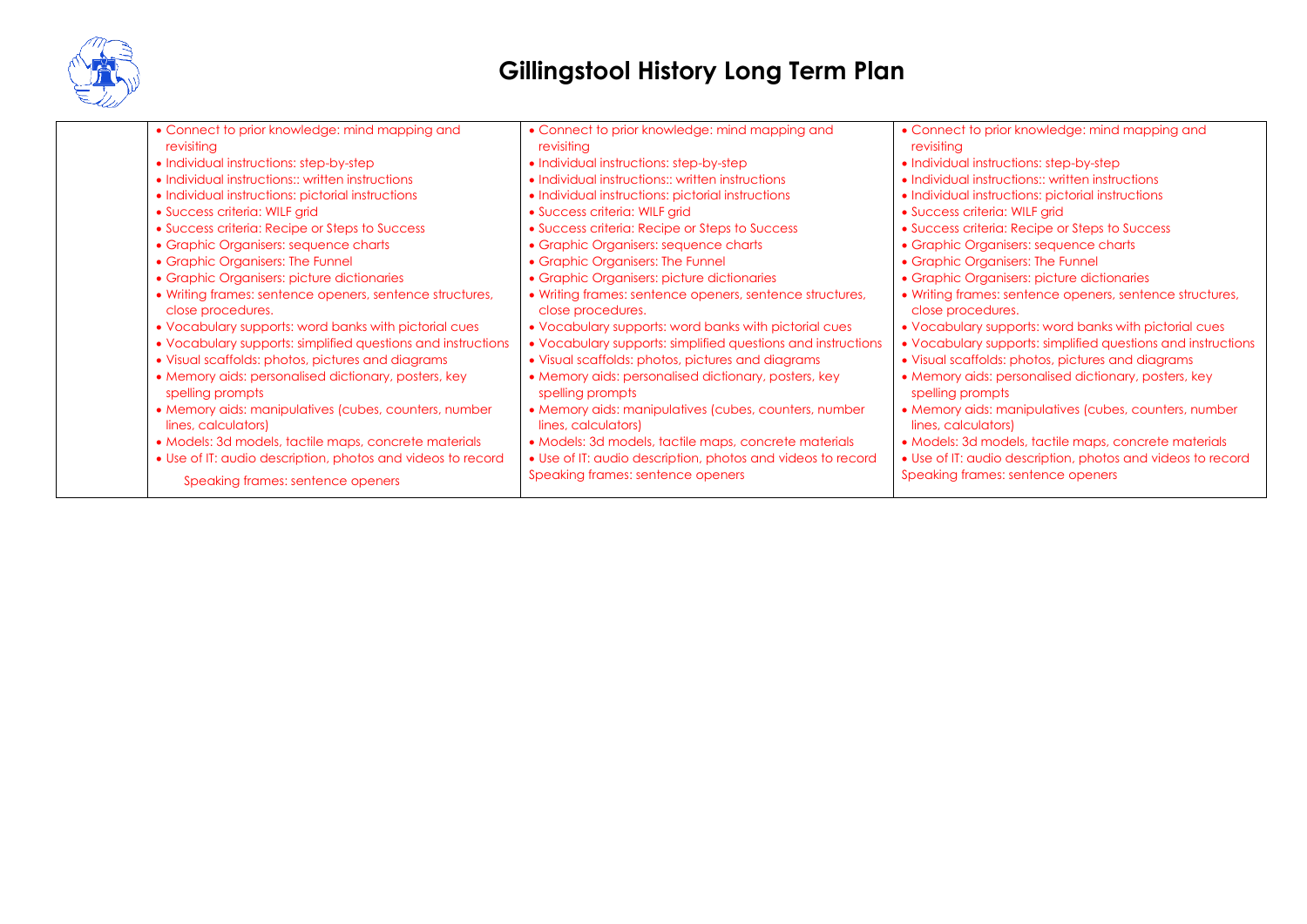

|                                |   | Autumn                                                                                                                                                                     | <b>Spring</b>                                                                                                                                                                           | <b>Summer</b>                                                                                                                                                              |  |  |
|--------------------------------|---|----------------------------------------------------------------------------------------------------------------------------------------------------------------------------|-----------------------------------------------------------------------------------------------------------------------------------------------------------------------------------------|----------------------------------------------------------------------------------------------------------------------------------------------------------------------------|--|--|
| <b>Enquiry</b><br><b>Focus</b> |   | <b>Geography: Climate</b>                                                                                                                                                  | Local Study: Trade: Slavery/Fair-Trade                                                                                                                                                  | History: Mayan / Amazon Basin                                                                                                                                              |  |  |
|                                |   | they study.                                                                                                                                                                | Pupils should continue to develop a chronologically secure knowledge and understanding of British, local and world history, establishing clear narratives within and across the periods |                                                                                                                                                                            |  |  |
|                                |   | They should note connections, contrasts and trends over time and develop the appropriate use of historical terms.                                                          |                                                                                                                                                                                         |                                                                                                                                                                            |  |  |
|                                |   | They should regularly address and sometimes devise historically valid questions about change, cause, similarity and difference, and significance.                          |                                                                                                                                                                                         |                                                                                                                                                                            |  |  |
|                                |   | They should construct informed responses that involve thoughtful selection and organisation of relevant historical information.                                            |                                                                                                                                                                                         |                                                                                                                                                                            |  |  |
|                                |   | They should understand how our knowledge of the past is constructed from a range of sources.                                                                               |                                                                                                                                                                                         |                                                                                                                                                                            |  |  |
|                                |   |                                                                                                                                                                            | Pupils should be taught about:                                                                                                                                                          | Pupils should be taught about:                                                                                                                                             |  |  |
| Year                           | B |                                                                                                                                                                            | a local history study Examples (non-statutory)                                                                                                                                          | a non-European society that provides contrasts with British<br>history - one study chosen from: early Islamic civilization,                                                |  |  |
| 5/6                            |   |                                                                                                                                                                            | a study of an aspect or theme in British history that extends<br>pupils' chronological knowledge beyond 1066                                                                            | including a study of Baghdad c. AD 900; Mayan civilization<br>c. AD 900; Benin (West Africa) c. AD 900-1300.                                                               |  |  |
|                                |   | • Pre-teaching: vocabulary heads up with pictorial<br>scaffolds                                                                                                            | • Pre-teaching: vocabulary heads up with pictorial<br>scaffolds                                                                                                                         | • Pre-teaching: vocabulary heads up with pictorial<br>scaffolds                                                                                                            |  |  |
| learners with SEND             |   | • Connect to prior knowledge: charts to link new<br>knowledge to old<br>• Connect to prior knowledge: mind mapping and<br>revisiting                                       | • Connect to prior knowledge: charts to link new<br>knowledge to old<br>• Connect to prior knowledge: mind mapping and<br>revisiting                                                    | • Connect to prior knowledge: charts to link new<br>knowledge to old<br>• Connect to prior knowledge: mind mapping and<br>revisitina                                       |  |  |
|                                |   | • Individual instructions: step-by-step<br>• Individual instructions:: written instructions<br>· Individual instructions: pictorial instructions                           | • Individual instructions: step-by-step<br>• Individual instructions:: written instructions<br>· Individual instructions: pictorial instructions                                        | • Individual instructions: step-by-step<br>• Individual instructions:: written instructions<br>· Individual instructions: pictorial instructions                           |  |  |
|                                |   | · Success criteria: WILF grid<br>• Success criteria: Recipe or Steps to Success<br>• Graphic Organisers: sequence charts<br>• Graphic Organisers: The Funnel               | · Success criteria: WILF grid<br>• Success criteria: Recipe or Steps to Success<br>• Graphic Organisers: sequence charts<br>• Graphic Organisers: The Funnel                            | · Success criteria: WILF grid<br>• Success criteria: Recipe or Steps to Success<br>• Graphic Organisers: sequence charts<br>• Graphic Organisers: The Funnel               |  |  |
| Scaffolds to support           |   | • Graphic Organisers: picture dictionaries<br>• Writing frames: sentence openers, sentence structures,<br>close procedures.                                                | • Graphic Organisers: picture dictionaries<br>• Writing frames: sentence openers, sentence structures,<br>close procedures.                                                             | • Graphic Organisers: picture dictionaries<br>• Writing frames: sentence openers, sentence structures,<br>close procedures.                                                |  |  |
|                                |   | • Vocabulary supports: word banks with pictorial cues<br>• Vocabulary supports: simplified questions and instructions<br>• Visual scaffolds: photos, pictures and diagrams | • Vocabulary supports: word banks with pictorial cues<br>• Vocabulary supports: simplified questions and instructions<br>• Visual scaffolds: photos, pictures and diagrams              | • Vocabulary supports: word banks with pictorial cues<br>• Vocabulary supports: simplified questions and instructions<br>• Visual scaffolds: photos, pictures and diagrams |  |  |